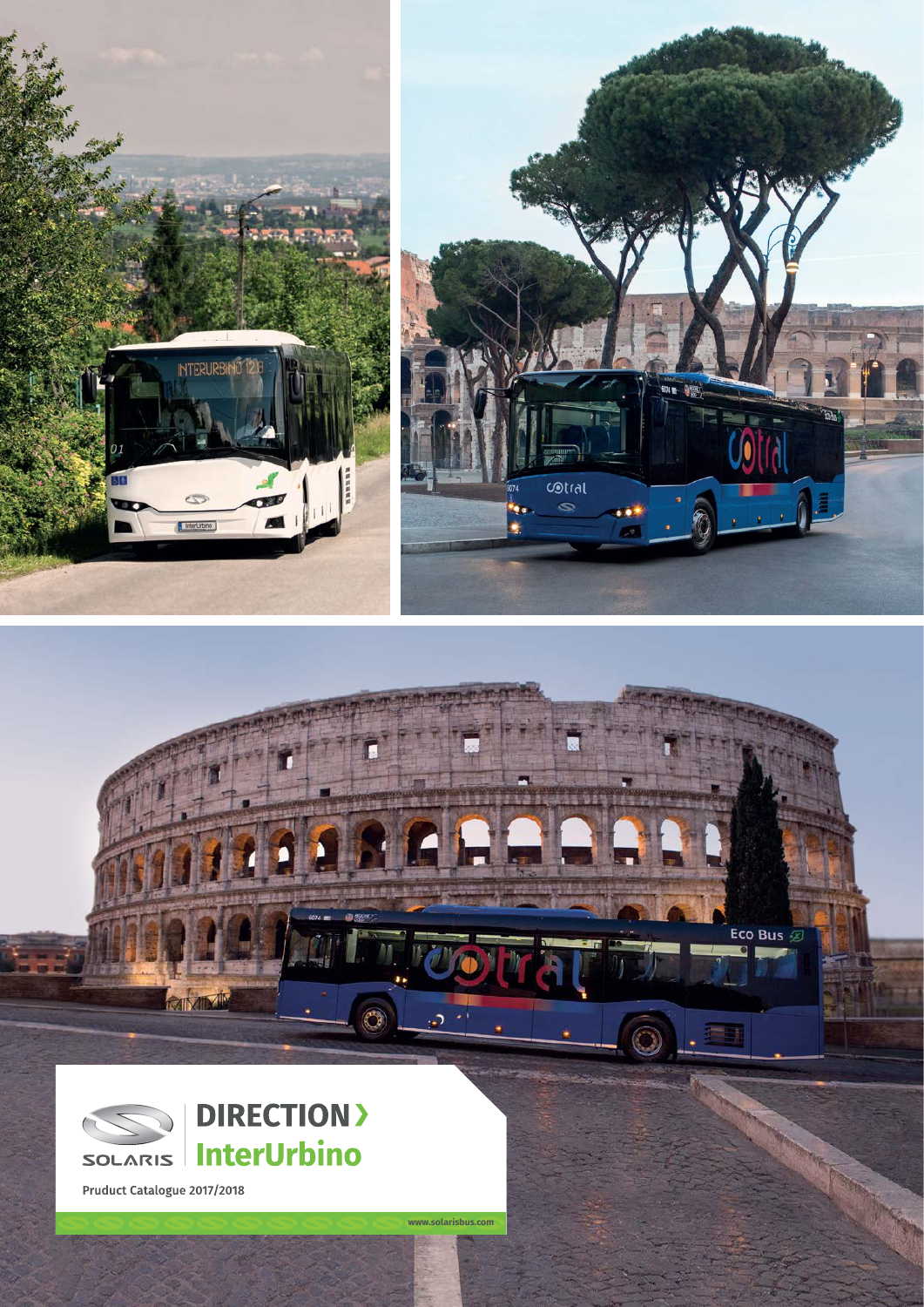## **InterUrbino 12**







|                                      | standard $\bullet$ option $\circ$                                                                                                                                                                               | InterUrbino<br>12       |
|--------------------------------------|-----------------------------------------------------------------------------------------------------------------------------------------------------------------------------------------------------------------|-------------------------|
| Driveline                            | <b>Engine and Transmission</b>                                                                                                                                                                                  |                         |
|                                      | DAF MX-11 240 (240 kW) with automatic transmission ZF-EcoLife                                                                                                                                                   | $\circ$                 |
|                                      | DAF MX-11 271 (271 kW) with automatic transmission ZF-EcoLife                                                                                                                                                   | $\circ$                 |
|                                      | <b>Fuel tank</b>                                                                                                                                                                                                |                         |
|                                      | 250 l                                                                                                                                                                                                           | ۰                       |
|                                      | 350 l                                                                                                                                                                                                           | $\circ$                 |
|                                      | AdBlue tank $-50$ l                                                                                                                                                                                             | ٠                       |
| Chassis                              | <b>Front axle</b> - $ZF$ RL 75 E - independent suspension with stabilizer                                                                                                                                       | $\bullet$               |
|                                      | <b>Drive axle</b> $-$ ZF A 132II - drive axle                                                                                                                                                                   | $\bullet$               |
|                                      | <b>Central lubrication</b>                                                                                                                                                                                      |                         |
|                                      | central lubrication point - solid lubricating oil                                                                                                                                                               | $\bullet$               |
|                                      | central lubrication system with self-diagnostic - semi- uid lubricating oil                                                                                                                                     | $\circ$                 |
|                                      | Steering - RB Servocom                                                                                                                                                                                          | ۰                       |
|                                      | <b>Brakes</b>                                                                                                                                                                                                   |                         |
|                                      | EBS electronic (dual-circuit) braking system incorporating the anti-blocking system (ABS) and the traction control<br>system (ASR), parking (hand) brake with emergency release function from the driver's seat | ۰                       |
|                                      | bus stop brake                                                                                                                                                                                                  | $\circ$                 |
|                                      | ESC (Electronic Stability Control)                                                                                                                                                                              | $\circ$                 |
|                                      | <b>Auxiliary brake</b>                                                                                                                                                                                          |                         |
|                                      | transmission - integrated retarder                                                                                                                                                                              | $\circ$                 |
|                                      | <b>Suspension levelling system</b>                                                                                                                                                                              |                         |
|                                      | air suspension - pneumatic valve system; raising by some 60 mm                                                                                                                                                  | ۰                       |
|                                      | ECAS air suspension with kneeling function, raising by some 60 mm, lowering by 70 mm                                                                                                                            | $\circ$                 |
| Bodywork                             | <b>Bodywork frame</b> - stainless steel                                                                                                                                                                         | ٠                       |
|                                      | <b>Side panels</b> - stainless steel and aluminium panels                                                                                                                                                       | ٠                       |
|                                      | Door arrangement                                                                                                                                                                                                | $1 - 1$<br>$1 - 2$      |
|                                      | Passenger capacity seated (depending on the equipment and door arrangement)                                                                                                                                     | max.<br>$53 + 0 + 1$    |
|                                      | <b>Locker's capacity</b> (depending on the equipment and door arrangement)                                                                                                                                      | max. 5,2 m <sup>3</sup> |
| āυ<br>Ventilation and air-conditioni | Air-conditioning in the driver's cabin - with electric drive                                                                                                                                                    | $\circ$                 |
|                                      | Air-conditioning in the passenger compartment - with mechanical drive / electric drive                                                                                                                          | $\circ$                 |
|                                      | <b>Ventilation system</b> - dual-function fans (blowing and extraction unit)                                                                                                                                    | ۰                       |
|                                      | <b>Roof hatches</b>                                                                                                                                                                                             |                         |
|                                      | manual                                                                                                                                                                                                          | ۰                       |
|                                      | electric                                                                                                                                                                                                        | $\circ$                 |
|                                      | Passenger compartment heating system                                                                                                                                                                            |                         |
|                                      | convector-type heaters                                                                                                                                                                                          | ۰                       |
|                                      | 2-stage blowers                                                                                                                                                                                                 | $\circ$                 |
|                                      | <b>Auxiliary heating system</b>                                                                                                                                                                                 |                         |
|                                      | additional heating unit                                                                                                                                                                                         | $\circ$                 |
|                                      | additional heating unit with a separate biofuel tank                                                                                                                                                            | $\circ$                 |
| Electrical<br>system                 | <b>Wiring looms and boards</b>                                                                                                                                                                                  |                         |
|                                      | CAN-Bus based electrical system                                                                                                                                                                                 | ۰                       |

**Bodywork**